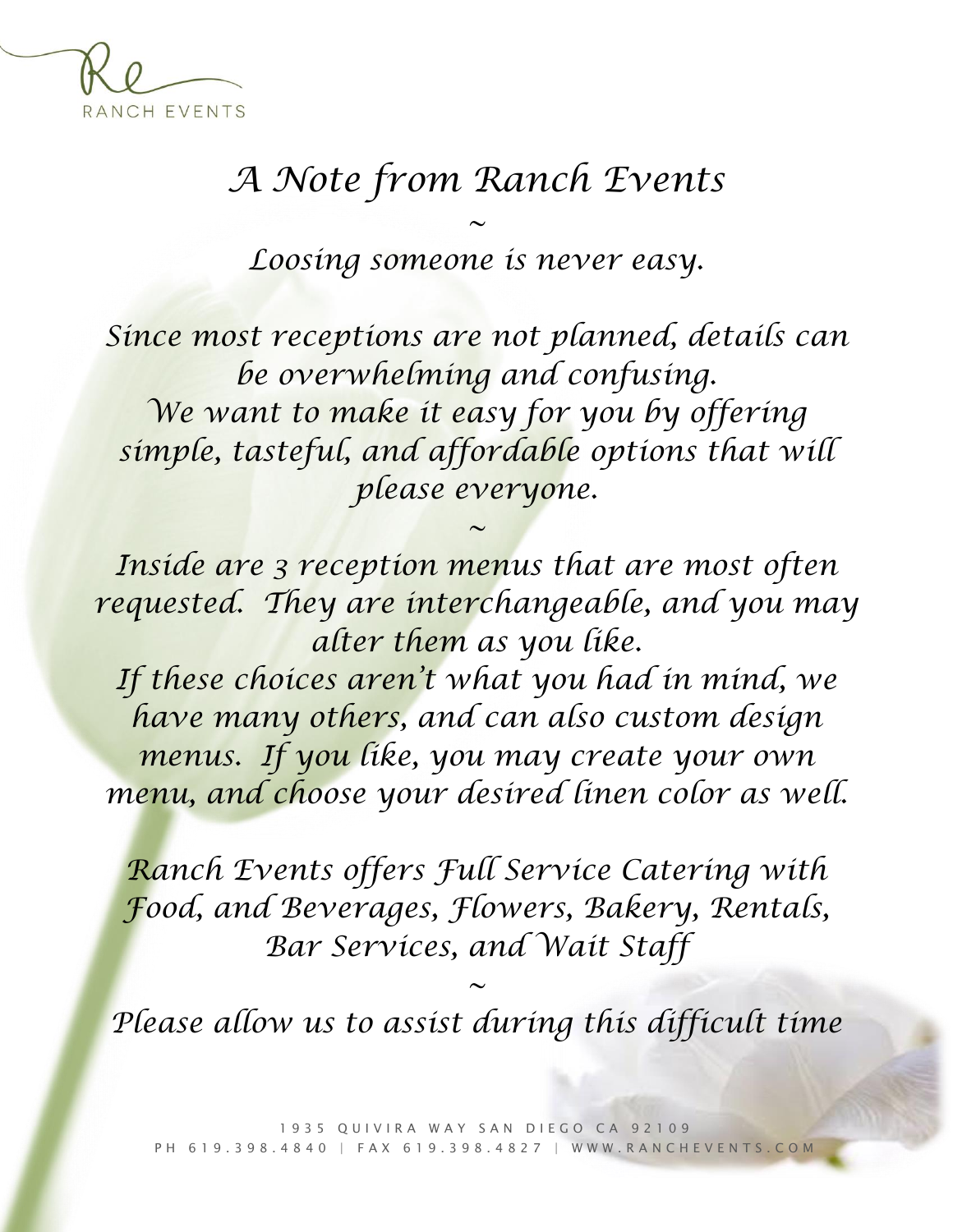## CELEBRATION OF LIFE ~MEMORIAL



### RECEPTION SELECTION 1

MINI SANDWICHES ON ASSORTED ROLLS & CROISSANTSWITH LETTUCE AND CHEESE

HONEY BAKED HAM AND HONEY MUSTARD ROAST TURKEY WITH CRANBERRY MAYONNAISE LEAN ROAST BEEF AND CREAMY HORSERADISH

FRUIT & VEGETABLES SEASONAL FRESH FRUIT VEGETABLE CRUDITÉ WITH RANCH DIP

**BEVERAGES** ICED TEA REGULAR & DECAF COFFEE

**DESSERT** MINI COOKIES **MINI BROWNIES** 

#### MENU INCLUDES:

3 HOUR SERVICE LINEN FOR FOOD TABLES CLEAR ACRYLIC TABLE WARE

7.75% SALES TAX | 21% SERVICE CHARGE

1935 QUIVIRA WAY SAN DIEGO CA 92109 PH 619.398.4840 | FAX 619.398.4827 | WWW.RANCHEVENTS.COM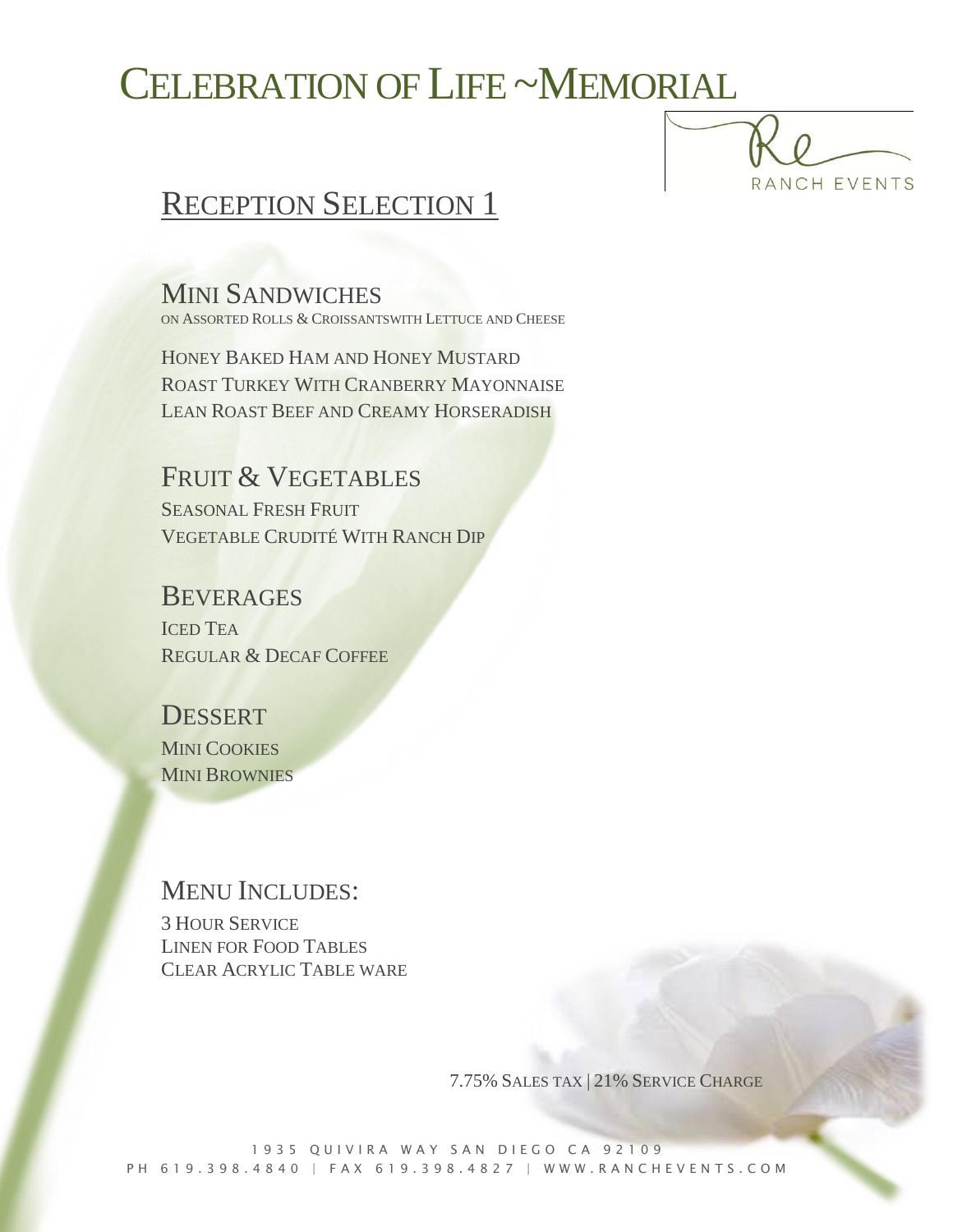# CELEBRATION OF LIFE ~MEMORIAL

### RECEPTION SELECTION 2



MINI SANDWICHES ON ASSORTED ROLLS & CROISSANTS WITH LETTUCE AND CHEESE

HONEY BAKED HAM AND HONEY MUSTARD ROAST TURKEY WITH CRANBERRY MAYONNAISE LEAN ROAST BEEF AND CREAMY HORSERADISH

PINWHEEL LAVOSH ASSORTED WITH FLAVORED TORTILLAS AND HERBED CREAM CHEESE

FRESH FRUIT PLATTER SEASONAL FRESH FRUIT WITH WHITE OR DARK CHOCOLATE FONDUE

HOT ARTICHOKE DIP WITH SLICED BAGUETTES

ANTIPASTO PLATTER CURED MEATS, CHEESES, & FRESH VEGGIE STICKS WITH RANCH DIP

#### **BEVERAGES**

LEMONADE &ICEDTEA REGULAR & DECAFFEINATED COFFEE

#### **DESSERT**

MINI COOKIES MINI BROWNIES

#### MENU INCLUDES:

3 HOUR SERVICE LINEN FOR FOOD TABLES CLEAR ACRYLIC TABLE WARE

7.75% SALES TAX | 21% SERVICE CHARGE

1935 OUIVIRA WAY SAN DIEGO CA 92109 PH 619.398.4840 | FAX 619.398.4827 | WWW.RANCHEVENTS.COM